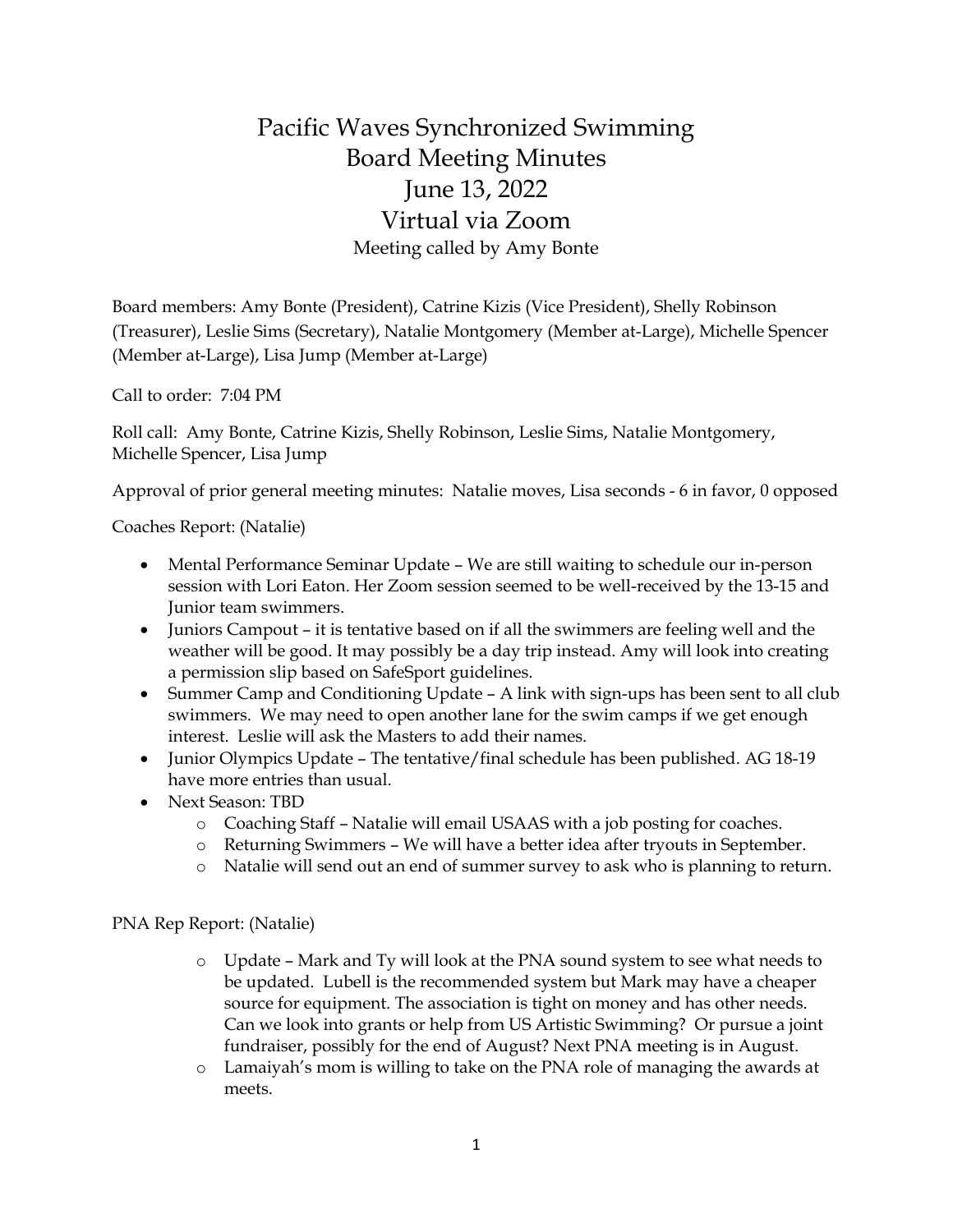Committee/Representative reports:

- Treasurer's report: (Shelly)
	- o Coach Checking: \$148.81
	- o Checking: \$4,227.96
	- o Savings: \$12,332.28
	- o Budgeted Total Expenses: \$58,615.00
	- o Budget 2022-2023 Shelly will prepare the budget for 2022-2023 and look at year end budget so we can make some wish list purchase choices for next year.
	- o Summer Conditioning Drop -In Rate Increase:
		- EMAIL VOTE 6/6/2022: Shelly Robinson has motioned that the drop-in fee for summer conditioning be raised from \$15 to \$20. This is in line with our other drop- in rates such as Masters. Michelle Spencer seconds the motion. 6 in favor. 0 opposed.
	- o Wish List Update
		- One Dorado
		- Blue tooth microphone Natalie will take ours somewhere to see if it can be fixed before we spend \$300 on a new one.
- Fundraising Report: (Catrine)
	- o Ideas for Next Season
	- o Lora Parks: new committee member
- Recruitment Committee Report: N/A
- Social media/Marketing report: (Lisa)
	- o PeachJar Marketing (Natalie) –Natalie was contacted by someone at Tacoma schools and they are willing to add our flyer to their July PeachJar.
	- o Marine Hills has posted our flyer in their window and we have done a FB push.
	- o Flyers are posted at FWCC.
	- o Consider contacting the Federal Way Mirror with our Junior Olympic results for an article that might also include info about our Summer Camps.
	- o Talk to Lora Parks to ask if she might be willing to take over our photography position.
- Merchandise committee report: (Catrine)  $N/A$

New Business:

Glitter and the environment: Can we move away from putting glitter on our suits? It irritates the swimmers, gets every where and is not good for the environment. Board members agreed this would be a good idea.

Announcements: N/A